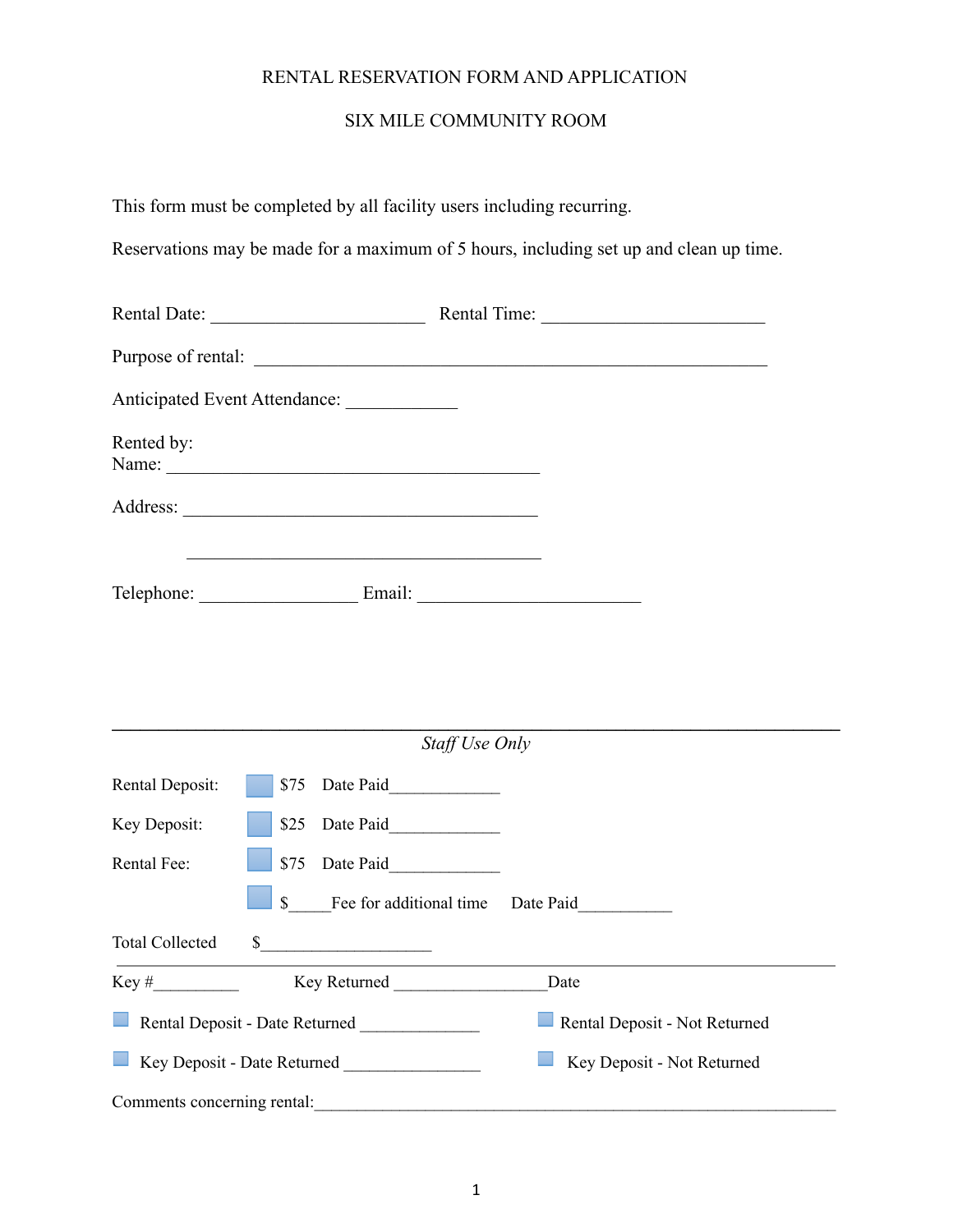# **AFTER THE EVENT**

Sign off the Rental Checklist with each facility usage (even recurring users).

For reimbursement of the security deposit, the facility must be left without damage according to all guidelines. The staff will determine if applicant has complied.

## **RENTAL CHECKLIST FOR EACH USAGE OF SIX MILE COMMUNITY ROOM**

| All trash from facility and restrooms removed from premises (not left outside). |
|---------------------------------------------------------------------------------|
|                                                                                 |

- Spills in facility, kitchen and restroom mopped up (water and vinegar only).
- All toilets checked to be flushable and clean and free of any contents (stopped up toilets will incur deposit fee charge).

All food items removed from refrigerator and spills in refrigerator cleaned up.

All appliances cleaned and turned off.

All tables and chairs returned to storage and not dragged across floors or left against walls.

- HVAC returned to a setting of 55 degrees in winter and 80 degrees in summer (failure to comply incurs deposit fee charge).
- No tape, staples, nails, glitter, confetti has been used on any facility or facility attachment.
- All lights turned off and doors locked.

## RETURN RENTAL CHECKLIST TO TOWN HALL AFTER EVENT

For emergencies: Rita Martin 650-6245 or Roy Stoddard 481-9027 or if any item is inadequate upon arriving for your rental.

| Checklist completed by: |       |  |
|-------------------------|-------|--|
| Representing:           |       |  |
| Date:                   | Time: |  |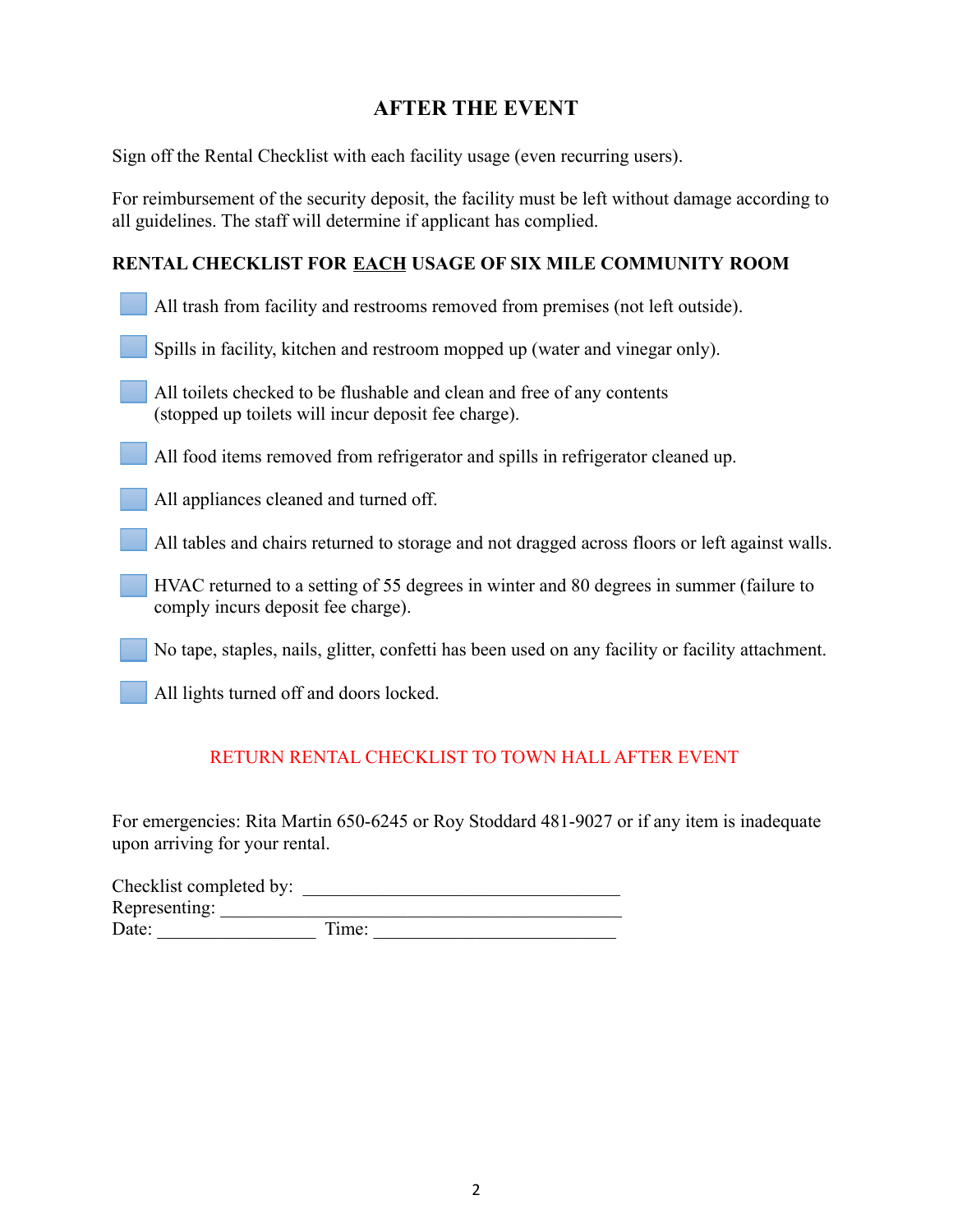## **USE OF SIX MILE COMMUNITY ROOM**

#### **GENERAL RULES AND REQUIREMENTS**

#### **WHO CAN RESERVE**

The Town allows its facilities to be reserved by a Six Mile resident, a non-resident, a community group, or business (of the nature allowed by the Zoning Ordinance). However, acting within reasonable discretion, the Town reserves the right to deny requests for reservations for events that would be considered offensive, in poor taste, or have a significant, unmitigated impact on the community. **Inflatables, bounce houses, fireworks or any activities not covered under the Town general liability policy are prohibited**.

Six Mile residents (inside Town limits) are able to reserve the facilities at a 10% reduced rental rate. To qualify, applicants must be a Six Mile resident and show proof of this residency by presenting a picture I.D. and/or utility bill upon submittal of an application.

The following groups/organizations will not be charged a rental fee to use the town facilities but must complete the Rental Checklist for each usage. These groups are also subject to the same key replacement and deposit fee charges as any other renter, except on a post usage basis.

- Service Organizations, i.e. Lion's Club, etc., Boys and Girls Scouts, Political Parties, Young Appalachian Musicians (YAMS) and 4-H.
- Any member in good standing with the Six Mile Volunteer Fire Department (familyoriented event only).
- Benefits held for the purpose of raising funds for local families/individuals in dire need of assistance.

All other conditions applicable to any other rental apply and will be inspected.

No deposit refund will be issued if cancellation is made less than three weeks prior to the scheduled rental.

#### **GENERAL USE GUIDELINES**

No use of tobacco or alcohol is allowed in Town facilities. **NO GRILLING IS ALLOWED IN TOWN FACILITIES.** All exit doors must remain unlocked during any event.

When reviewing an event reservation request, the Town may add conditions of approval to ensure that the event does not have a negative, unmitigated impact on the community.

Renters shall comply with all Town signage permit requirements.

Any activities conducted on Town Property and public right of way must not discriminate on the basis of race, color, religion, sex, sexual preference, age, national origin, familial status or disability.

Town-sponsored events take priority over all other usage of the facilities.

The Town may limit facility reservations on holidays and holiday weekends due to strong demand for Town facilities on such occasions.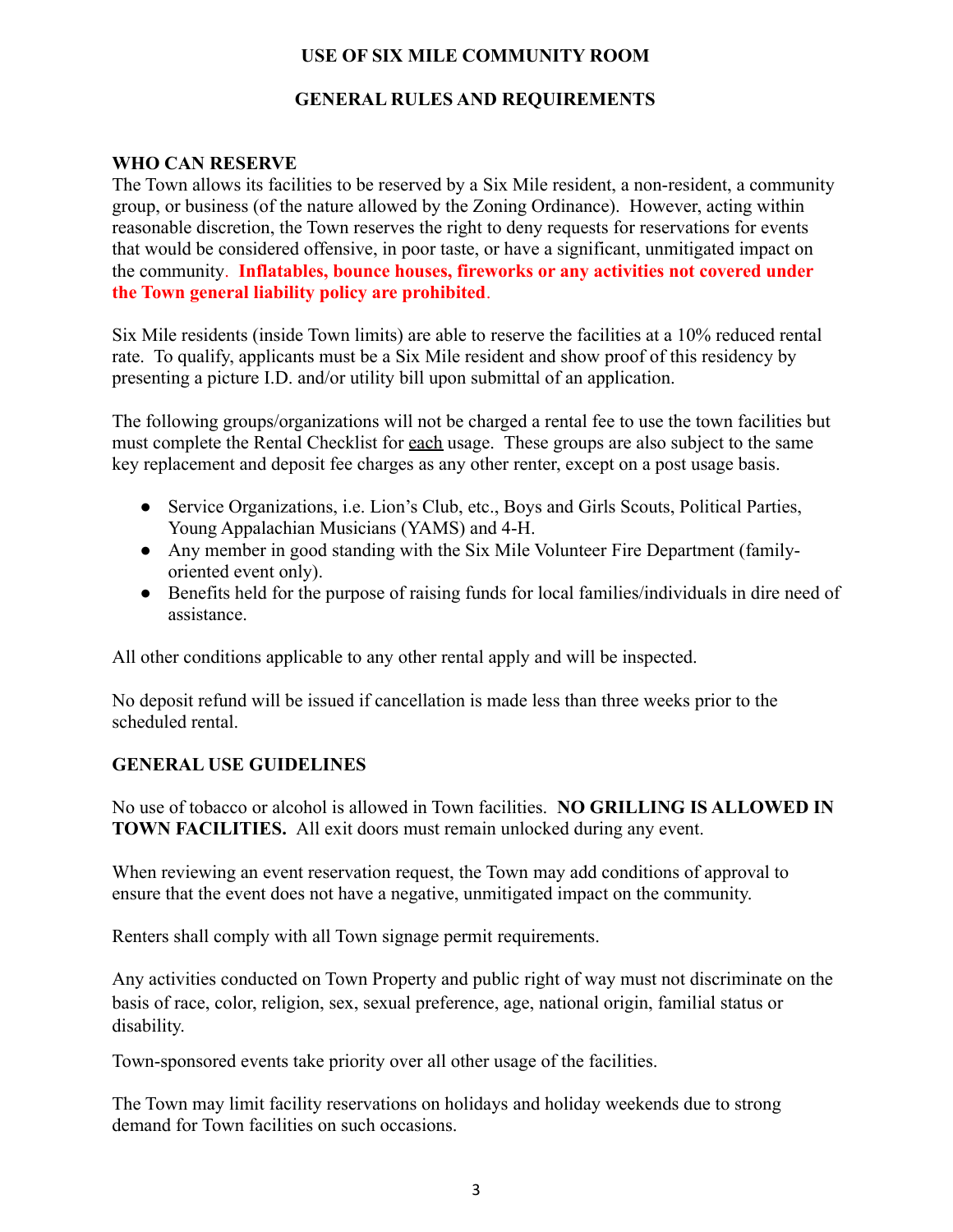Renters will be required to have no less than one adult chaperon for each 10 minors present during use of facilities.

No footballs, baseballs, basketballs, or bouncing balls are allowed in rental facilities. **THE TOWN WILL PROVIDE TABLES AND CHAIRS ONLY. LINENS, DISHES, FLATWARE, GLASSWARE, ICE, TRASH BAGS, TOILET PAPER, PAPER TOWELS, ETC. MUST BE PROVIDED BY THE RENTER.** Table set up and take down are the renter's responsibility. No equipment or materials shall be removed from the Six Mile Community Room (not taken outside for any reason).

Live or amplified music is permitted; however, to minimize potential disruption of the use and enjoyment of adjacent properties, music/noise levels for the event shall comply with a maximum decibel level of 60 dBA. Failure to comply with this requirement shall result in immediate suspension of the reservation and termination of the event.

No decorations shall be displayed or installed by the renter that may damage or deface the building including ceilings, walls, and historical wall hangings. Existing wall hangings may not be removed. The renter is responsible for removing all of their own decorations and trash at the end of their reservation. **NO TAPE ALLOWED**. **NO STAPLES, NAILS, GLITTER, CONFETTI, OR TAPE MAY BE USED ON ANY BUILDING SURFACE OR TABLES.** No use of lighted candles is permitted.

Trucks, cars, trailers, and all other vehicles are not allowed on any of the lawns at Six Mile Town Hall.

Violations of any of the rules/regulations set forth herein or any Town ordinance or regulation may result in immediate eviction from Town facilities, loss of deposits, and/or denial of future rentals.

#### **APPLICATIONS FOR RESERVATION**

Reservations may be made up to twelve (12) months in advance.

No deposit refund will be issued if cancellation is made less than three weeks prior to the scheduled rental.

Any change in hours or conditions indicated on the original reservation application must be done at least seven (7) days prior to the scheduled reservations (subject to availability).

The Town of Six Mile assumes no responsibility for injury to individuals, guests, damage to personal property or loss of personal property related to rentals. **THESE EVENTS AND ANY RELATED LIABILITY OF ANY FORM ARE SOLE RESPONSIBILITY OF THE RENTER.**

The renter is solely responsible for damages/accidents or injuries to persons or property resulting from use of facilities by the renter, guests of the renter, any contractor of the renter, or any other person attending the event/activity being conducted by the renter.

Reservations may be made for a maximum of 5 hours, including set up and clean up time.

Only the times stated on the application will be granted for usage. All set up, event time and cleaning time, must be stated on the application. Additional fees will be charged if the reservation goes beyond the stated time (\$10 per hour or fraction thereof).